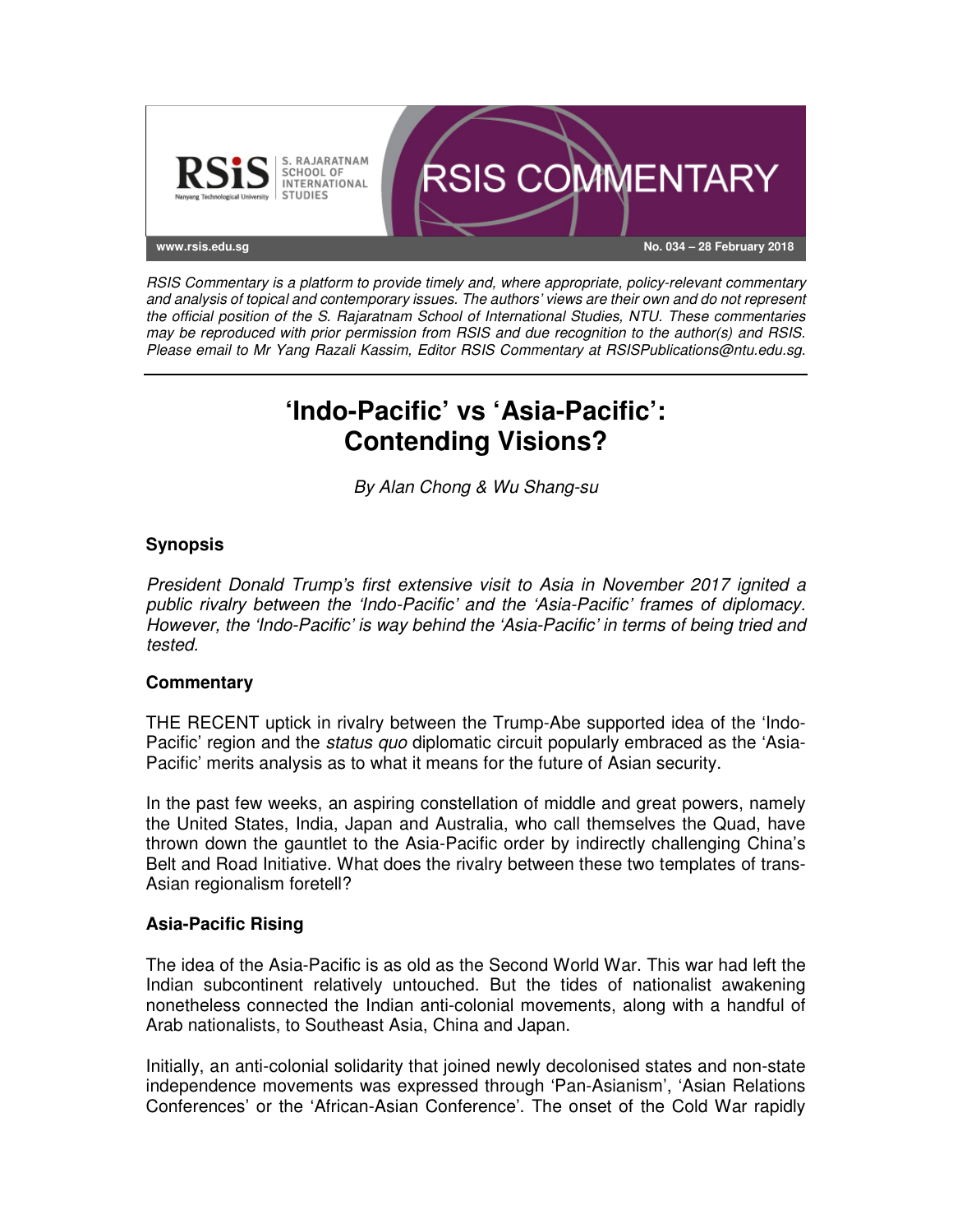compelled all the newly decolonized states of Asia to define their political identities and security alignments more clearly.

This momentum led to defining the Asia-Pacific as we know it. The needs of Washington's containment strategy against communism drove the Americans to initiate the Central Treaty Organisation (CENTO) and the Southeast Asia Treaty Organization (SEATO). Both contained the overlapping memberships of Pakistan, the United Kingdom and the United States, rendering these two regional projects the closest manifestation of an 'Indo-Pacific alignment'.

SEATO ambitiously linked Pakistan to the Philippines and Thailand, excluding all of the pro-western Middle Eastern states, while the rest of SEATO comprised US, Australasia and two European powers. Both Cold War 'Asian' alliances failed ultimately due to the divergences in strategic vision between the 'outside powers' and those contiguously located within the actual region.

### **Buds of Regionalism**

The 'Asia-Pacific' was born incrementally after Indonesia, Malaysia, the Philippines, Thailand, and belatedly Singapore, attempted various projects for Southeast Asian regional organisations that culminated in ASEAN's establishment in 1967.

From across the Pacific, the US had in any case initiated what has become known as the 'Hub-and-Spokes' security system with the signing of the San Francisco Treaty of 1951 formally terminating the US postwar occupation of Japan and the implementation of a US-Japan security alliance.

These two 'buds' of regionalism, that is, the US 'underwriting' security against Communism through bilateral pacts with Japan, South Korea, Taiwan, Thailand and the Philippines, spearheaded the nascent Asia-Pacific regional security architecture, followed by the ASEAN driven process of setting up dialogues with the major East Asian and Australian states.

Today, we see this reality manifested in terms of the assortment of ASEAN's special dialogues with China, South Korea, Japan and the US, with a sole extension to India within South Asia, plus a purely economic-centred ASEAN-Closer Economic Relations dialogue with Australia and New Zealand.

Additionally, the overlapping 'alphabet soup' approach to creating omnibus diplomatic, economic and security regionalisms such as the Asia-Pacific Economic Cooperation (APEC) Forum, the ASEAN Plus Three, the ASEAN Regional Forum, the ASEAN Defence Ministers' Meeting Plus and the East Asia Summit, firmly anchors the centrality of the 'Asia-Pacific' as the primary diplomatic arena within Asia.

#### **China's Belt and Road Initiative**

China's ambitious infrastructure-driven plan titled the Belt and Road Initiative (BRI) can be understood to be locating its 'centre of gravity' within the Asia-Pacific region since most of its start-up projects such as dam building, road building, residential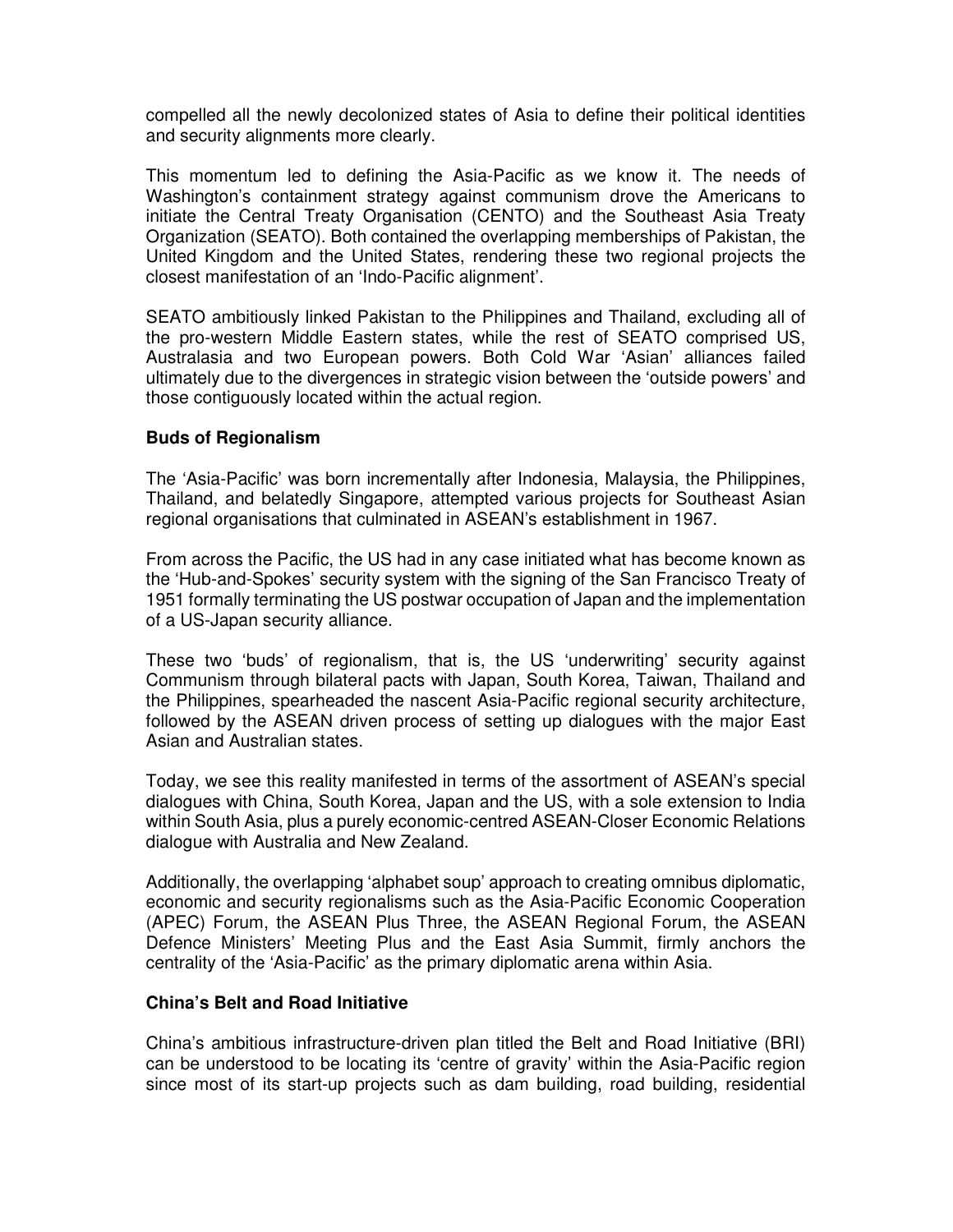construction and high speed railway construction take place within China's southern and western neighbours' territories.

In this sense, the 'Asia-Pacific' can be said to be China-dominated through the BRI while also being pluralistic and open to inclusion of other Asian states. With developments in Central Asian railway and container hub construction, Kazakhstan, Uzbekistan and Turkmenistan stand to gain valuable commercial access to the sea via Iranian ports if the BRI manages to link their major economic centres through overland routes.

In this way, the BRI may even be said to reopen an Indo-Pacific rail route by stealth with rail termini based in China. Additionally, the loudest reaffirmation of the 'Asia-Pacific' idea is the January 2018 announcement of the Comprehensive and Progressive Agreement for Trans-Pacific Partnership (CPTPP), taking in 11 of the original signatories of the Trans-Pacific Partnership, and minus Trump's USA.

Notably, the CPTPP's current membership of Australia, Brunei, Canada, Chile, Japan, Malaysia, Mexico, New Zealand, Peru, Singapore and Vietnam ensures that the Asia-Pacific will remain the 'hegemonic' diplomatic framework for a very long time even if China is currently not a signatory.

#### **The Quad and Indo-Pacific leadership**

The idea of the Indo-Pacific diplomatic zone could well be explained as the turn not taken after the end of World War Two in Asia. Although some news commentators have suggested that then US Secretary of State Hilary Clinton had employed the phrase 'Indo-Pacific' in 2010 and 2011 to emphasise India's importance to American interests, it was really President Trump's trip to Asia in November 2017 that raised it to prominence.

Both the president's speech as well as comments made by his National Security Adviser and Secretary of State reaffirmed a distinct emphasis in redrawing Asia's diplomatic geography.

Moreover, the link between the Trump Administration's preference for the Indo-Pacific frame and the revival of the Quadrilateral Security Dialogue, or the Quad, is obvious. The Quad comprises a coalition of powers that are either wary or ambivalent towards China and its BRI: Australia, India, Japan and the US.

On several occasions in 2017, and again in early 2018, the Quad's ministers postulated a vision of a 'Free and Open Indo-Pacific Strategy' based on respect for freedom of navigation on the seas, observance of the rule of international law, and support for inclusive economic cooperation. In mid-February 2018, Quad officials had even floated the idea that the four countries could offer to fund infrastructure projects across the Indo-Pacific and as far afield as African states bordering the Indian Ocean.

However, with the exception of Japan, both Trump's US and Modi's India have yet to burnish their credentials as either dependable or generous infrastructure builders for developing states on par with China's efforts.